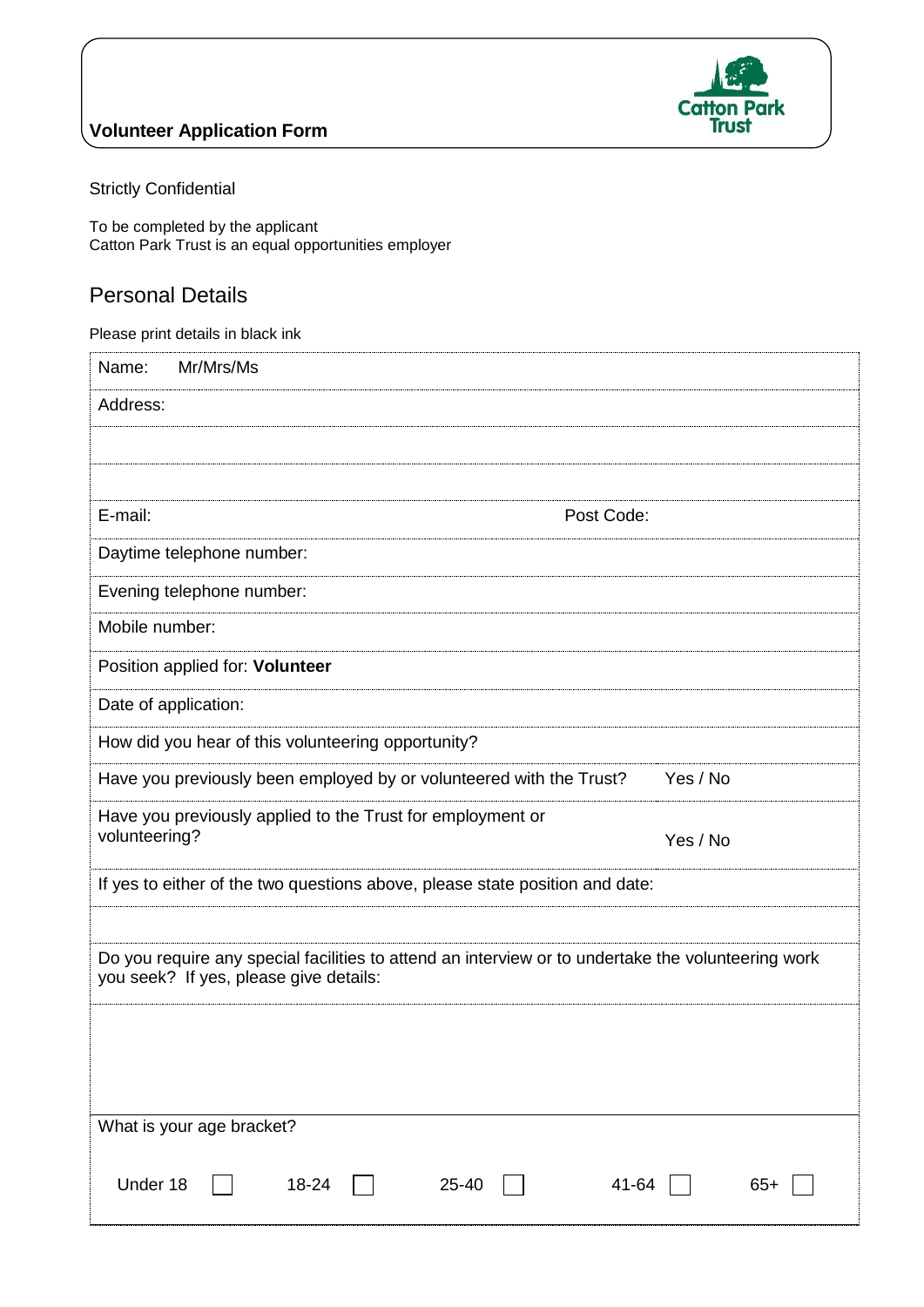## Areas of Interest

| Please let us know which area or areas of Catton Park Trust you would be interested in being involved in: |                                                                                                                                                               |                                               |                                         |  |  |  |
|-----------------------------------------------------------------------------------------------------------|---------------------------------------------------------------------------------------------------------------------------------------------------------------|-----------------------------------------------|-----------------------------------------|--|--|--|
| Stewarding<br>Car Park<br>Dog Warden                                                                      | <b>Litter Picking</b><br>Online/Website<br><b>Serving Drinks</b><br>If you think that you may be able to help the Trust is any other way, please state below: | <b>Tree Cutting</b><br>Groundwork<br>Painting | Office/Admin<br>Maintenance<br>Cleaning |  |  |  |
| Some areas may require relevant training or work experience which will be provided                        |                                                                                                                                                               |                                               |                                         |  |  |  |

# Availability

If you are able, please give us some idea of your availability below:

| <b>Monday</b>   | Morning | Afternoon | Evening |
|-----------------|---------|-----------|---------|
| <b>Tuesday</b>  | Morning | Afternoon | Evening |
| Wednesday       | Morning | Afternoon | Evening |
| <b>Thursday</b> | Morning | Afternoon | Evening |
| <b>Friday</b>   | Morning | Afternoon | Evening |
| <b>Saturday</b> | Morning | Afternoon | Evening |
| <b>Sunday</b>   | Morning | Afternoon | Evening |
|                 |         |           |         |

Please tell us a bit more about yourself including:

Why do you want to be a Volunteer?

What are your strengths?

Do you have particular skills that will benefit the role? What do you hope to achieve from this opportunity?